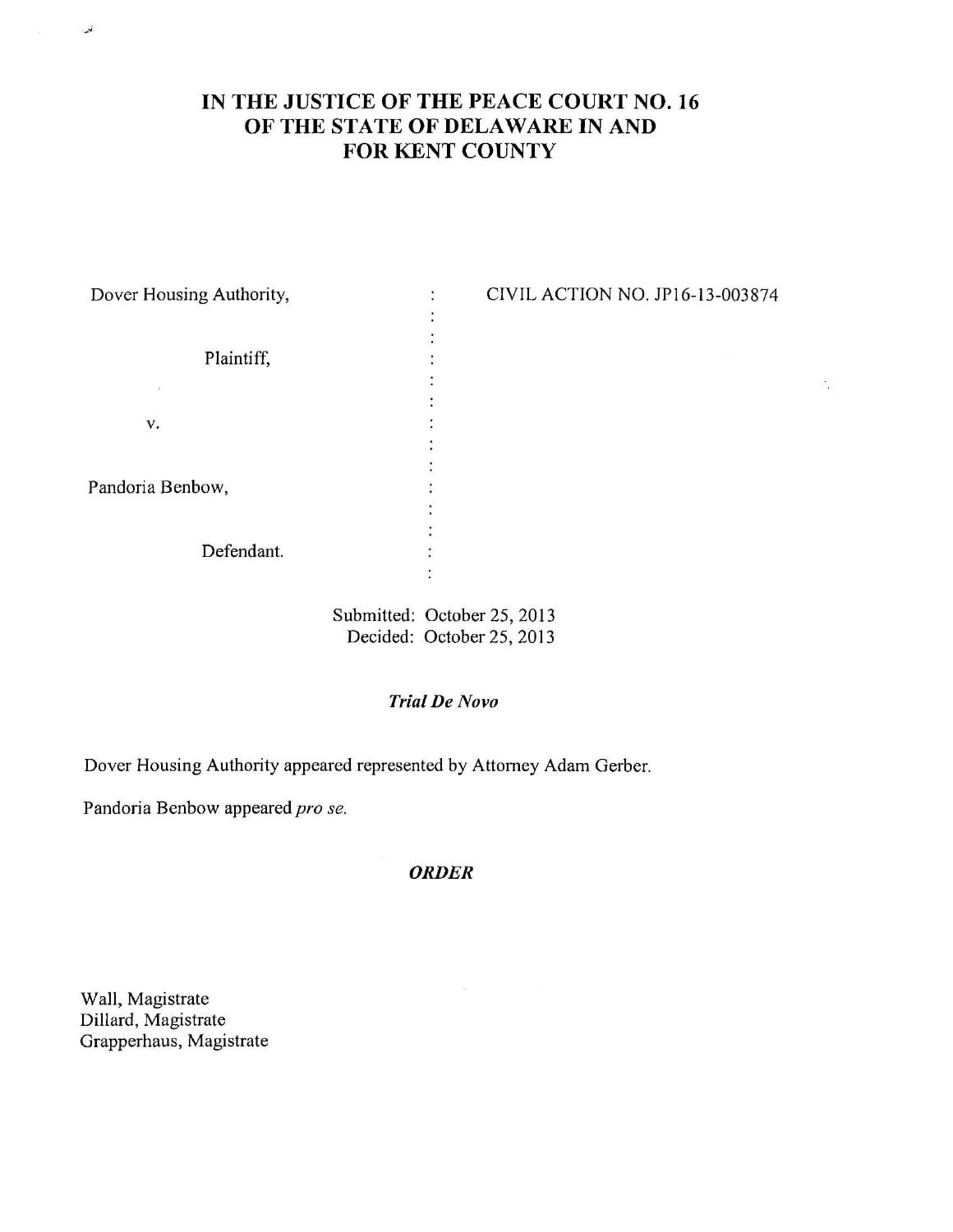## **IN THE JUSTICE OF THE PEACE COURT OF THE STATE OF DELAWARE IN AND FOR KENT COUNTY COURT NO. 16**

# **480 BANK LN DOVER DE 19904**

#### **COURT ADDRESS; CIVIL ACTION NO: JP16-13-003874**

#### **DOVER HOUSING AUTHORITY VS PANDORIA M BENBOW**

**SYSTEM ID: @2596446 DOVER HOUSING AUTHORITY 76 STEVENSON DRIVE DOVER DE 19901**

#### **ORDER**

On October 25, 2013, the Court had before it a trial *de novo* for a Landlord/Tenant Summary Possession action filed by Dover Housing Authority ("Plaintiff") against Pandoria Benbow ("Defendant"). This Special Court, comprised of the Honorable Robert Wall, the Honorable Dwight D. Dillard and the Honorable R. Hays Grapperhaus, convened pursuant to 25 Del. C. § 5717(a).<sup>1</sup>

#### **Factual Background**

Plaintiff filed a Landlord/Tenant Summary Possession on July 2, 2013 seeking possession and court cost. On August 21, 2013 Plaintiff filed an alias petition seeking possession, accrued rent, holdover rent and court cost. Trial was held on September 23, 2013 and judgment was entered in favor of Defendant.2 Plaintiff filed a timely appeal and a trial *de novo* was scheduled and held on October 25, 2013.

#### **Discussion**

Plaintiff's petition for possession is based on Defendant violating the lease agreement<sup>3</sup> 'One Strike and You're Out' drug and criminal activity zero tolerance policy. Plaintiff introduced evidence of a police report<sup>4</sup> which reflected firearms and drugs were found in Defendant's rental unit. Defendant's adult son was charged with criminal offenses pursuant to the items found in the rental unit. Defendant testified her adult son does not reside with her and provided evidence of her son being removed from the lease by a notice<sup>5</sup> dated February 13, 2006. On cross examination, Defendant testified her son does not live with her and she never saw any guns or drugs.

<sup>&</sup>lt;sup>1</sup> 25 *Del. C.* § 5717(a). Stay of proceedings on appeal. Nonjury trials. -- With regard to nonjury trials, a party aggrieved by the judgment rendered in such proceeding may request in writing, within 5 days after judgment, a trial dc novo before a special court comprised of 3 justices of the peace other than the justice of the peace who presided at the trial, as appointed by the chief magistrate or a dcsignee, which shall render final judgment, by majority vote...

*<sup>2</sup> Dover Housing Authority v. Benbow,* Del. J.P., C.A. No. JP16-13-003874, Cox, J. (September 23, 2013)

 $3$  Plaintiff's exhibit #1

<sup>4</sup> Plaintiffs exhibit #2

<sup>5</sup> Defendant's exhibit #7

<sup>6</sup>CF14J (Rev. 9/15/04)